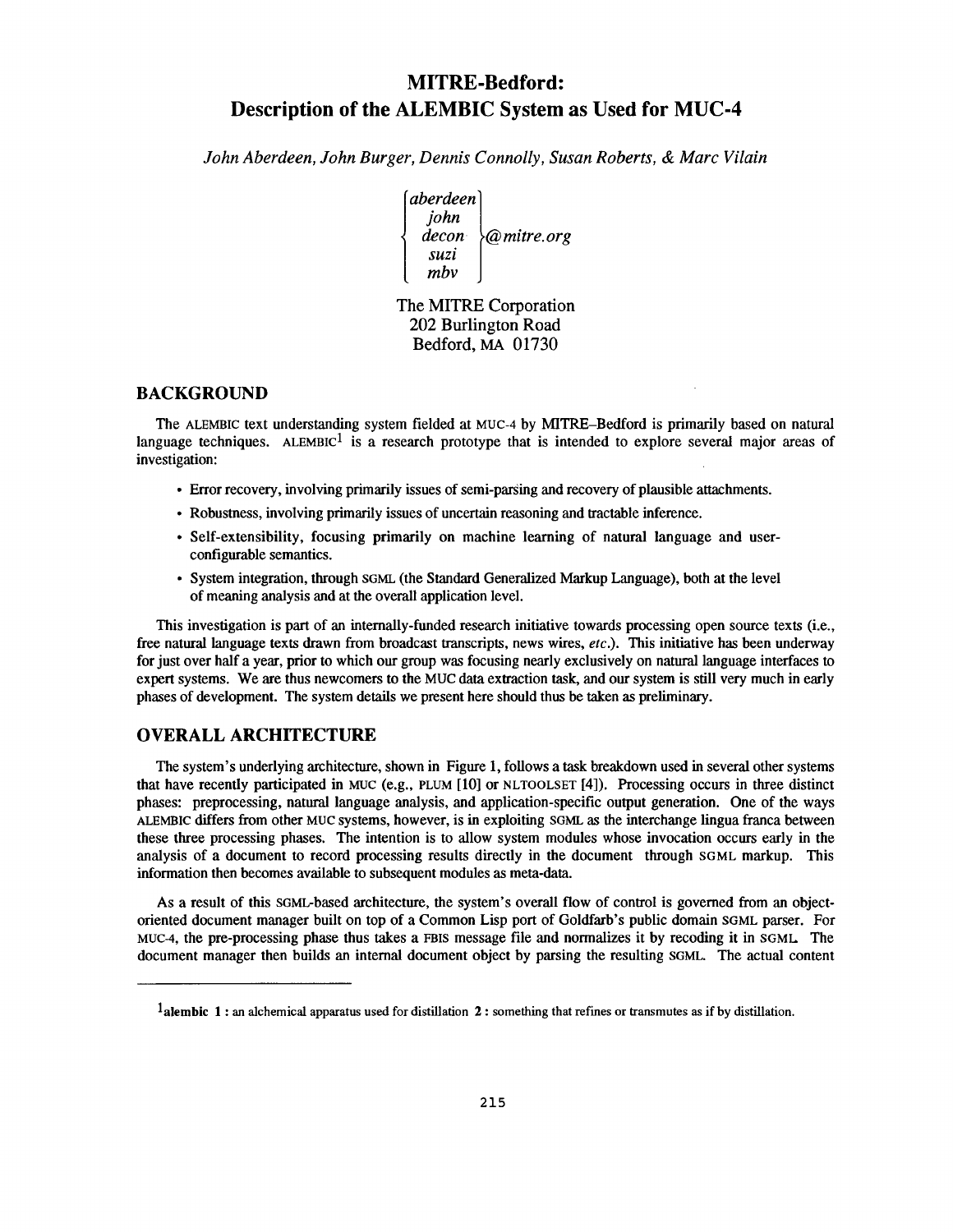

analysis of the document is performed by invoking the natural language analysis modules on the internal document object, and the results of these analyses are stored as attributes of the document. The system's output is normally just another SGML file, in which the content analysis is simply encoded as additional (semantic) markup. For MUC-4, we also provided selective output that consisted solely of filled templates.

As an example of this overall flow of control, and its corresponding encoding in SGML, consider the *first* paragraph of message TST2-MUC4-0048:

SALVADORAN PRESIDENT-ELECT ALFREDO CRISTIANI CONDEMNED THE TERRORIST KILLING OF ATTORNEY GENERAL ROBERTO GARCIA ALVARADO AND ACCUSED THE FARABUNDO MARTI NATIONAL LIBERATION FRONT (FMLN) OF THE CRIME ,

The SGML normalization of this paragraph produced by the pre-processor begins as follows.

<p><s>SALVADORAN PRESIDENT<punct 1oc="midword" type="hyphen"> - </punct>ELECT ALFREDO CRISTIANI CONDEMNED THE TERRORIST KILLING . . .

The p and s tags stand respectively for paragraph and sentence delimiters, and the punct tag encodes normalized punctuation. In SGML parlance, the text bracketed by the <punct...> and </punct> delimiters is a punct element, and the equated terms in the *punct* tag are attributes of the overall element . For other details on SGML, see, e.g., [8].

Turning to the natural language phase, the structural markup for sentences, paragraphs, and quotes is exploited straightforwardly to dispatch text chunks to the linguistic parser . More interestingly, punctuation markup can also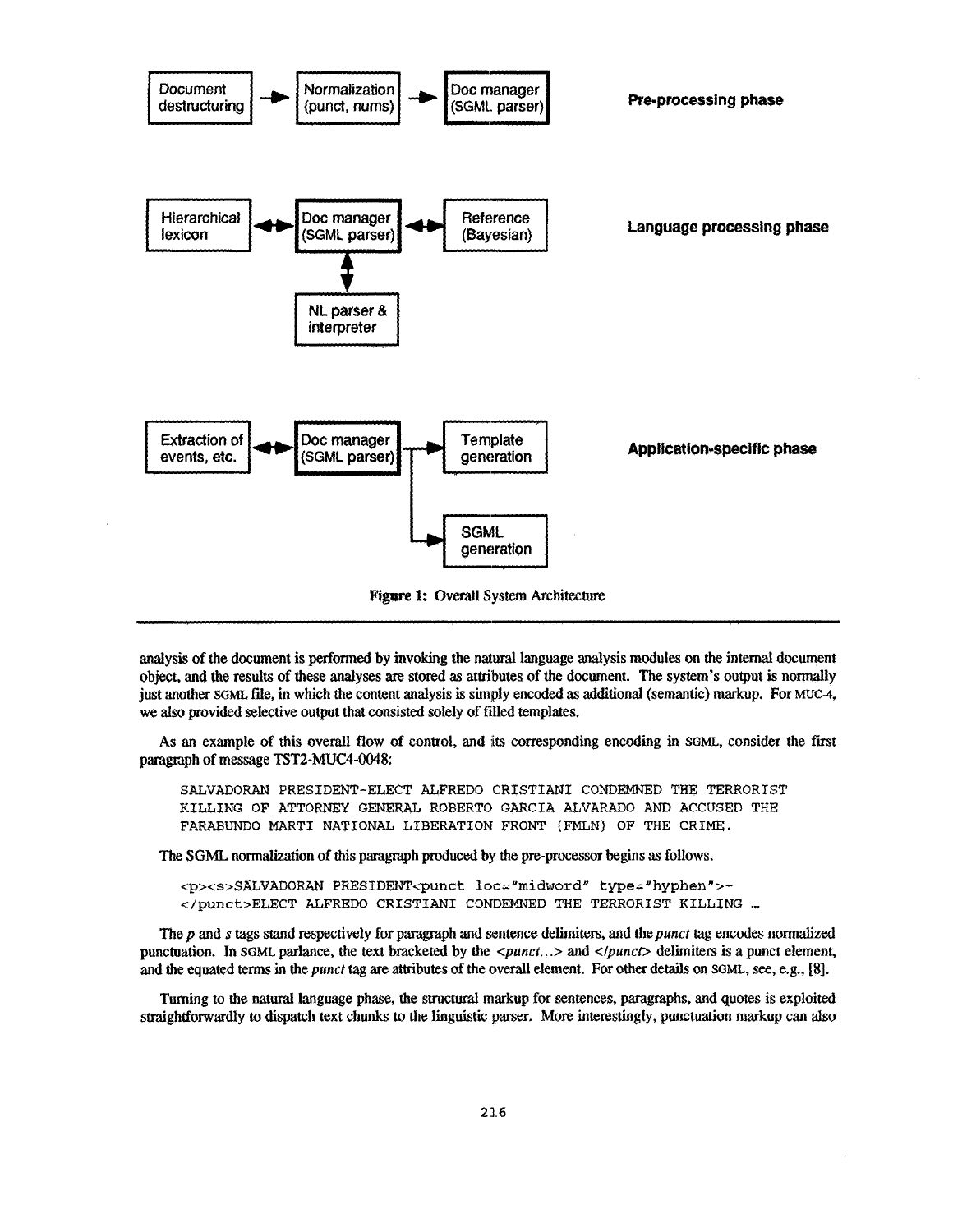appear as part of the actual definitions of lexical items, e.g., the possessive marker ('s) or hyphenated words. The lexicon entry for the title modifier *-elect,* for example, is the sequence *(\*mw-hyphen\* elect),* in which *\*mw-hyphen \** matches any SGML *punct* element with loc and *type* attributes respectively set to *midword* and *hyphen .*

As mentioned, when the natural language phase has been completed, ALEMBIC records its analysis of the document as further annotation. In the case of the MUC-4 version of the system, this markup simply encodes the templates that the system has produced, e.g.,

```
<p><template>
<slotname>0. MESSAGE:ID</slotname> <slotval>TST2-MUC4-0048</slotval>
<slotname>1. MESSAGE: TEMPLATE</slotname> <slotval>1</slotval>
</template>
<s>SALVADORAN PRESIDENT <punct loc="midword" type="hyphen>-
</punct>ELECT...
```
# **INDIVIDUAL PROCESSING MODULES**

# **Pre-processing phase**

As we alluded to above, this phase of processing is intended to normalize aspects of a document that are simply too messy to be dealt with during linguistic parsing. In the version of ALEMBIC used in MUC-4, this includes document structure, especially header structure, punctuation, and numeral strings. By handling the document structure in this preliminary phase, we gain all the usual advantages of separating tokenization from parsing, and additionally can introduce special-purpose error recovery strategies . These strategies address such problems as missing quote marks, missing periods at the end of paragraphs, and so forth. One advantage of using SGML is that it actually simplifies implementing these error recovery strategies. SGML allows the preprocessor to ommit issuing many structural tags, in particular some that are keyed directly off of punctuation. The document manager treats the missing markup as implicit, and fills it in from a document grammar instead .

A further motivation for using SGML is that it readily allows us to extend the scope of pre-processing through incremental addition of further modules. Among the modules that we have considered adding to the pre-processor are an sGML-native part-of-speech tagger, and a coarse subject identifier (based on Amsler's FORCE4 algorithm) . Both of these have been implemented by our colleagues in MITRE-Washington.

#### **Document Manager**

The document manager provides an object-oriented framework for working with SGML documents. The manager is entirely cLOS-based, and SGML elements are thus made available as instances of cLOS objects . A sentence element (corresponding to the string bracketed by matching *<s>* and *</s>* tags) is mapped into an instance of the S object, and any S-specific code (e.g., the linguistic parser) is thus made applicable to the element.

As mentioned, the document manager is built around a public domain SGML parser/tokenizer written by Goldfarb, the godfather of SGML. The parser consists of C language routines that were made available through the Consortium for Lexical Research. On the Lisp side, there are several ways to use the parser. At the lowest level, one can simply get token types and character strings out of an SGML document. At the highest level, one can get a stream of CLOS objects representing SGML tokens. The parser takes care of canonicalizing a document by, e .g., inserting any tags left implicit by the preprocessor, or filling in the default attribute values of attributes.

# **Linguistic Lexicon**

The design of our lexicon is hierarchical, with specific lexical classes (e .g ., auxiliary verbs or mono-transitive verbs) being subsumed in the hierarchy by more abstract lexical classes (e.g., verbs in general). This allows for significant sharing of lexical information between lexical classes, and reduces the complexity of the lexicon.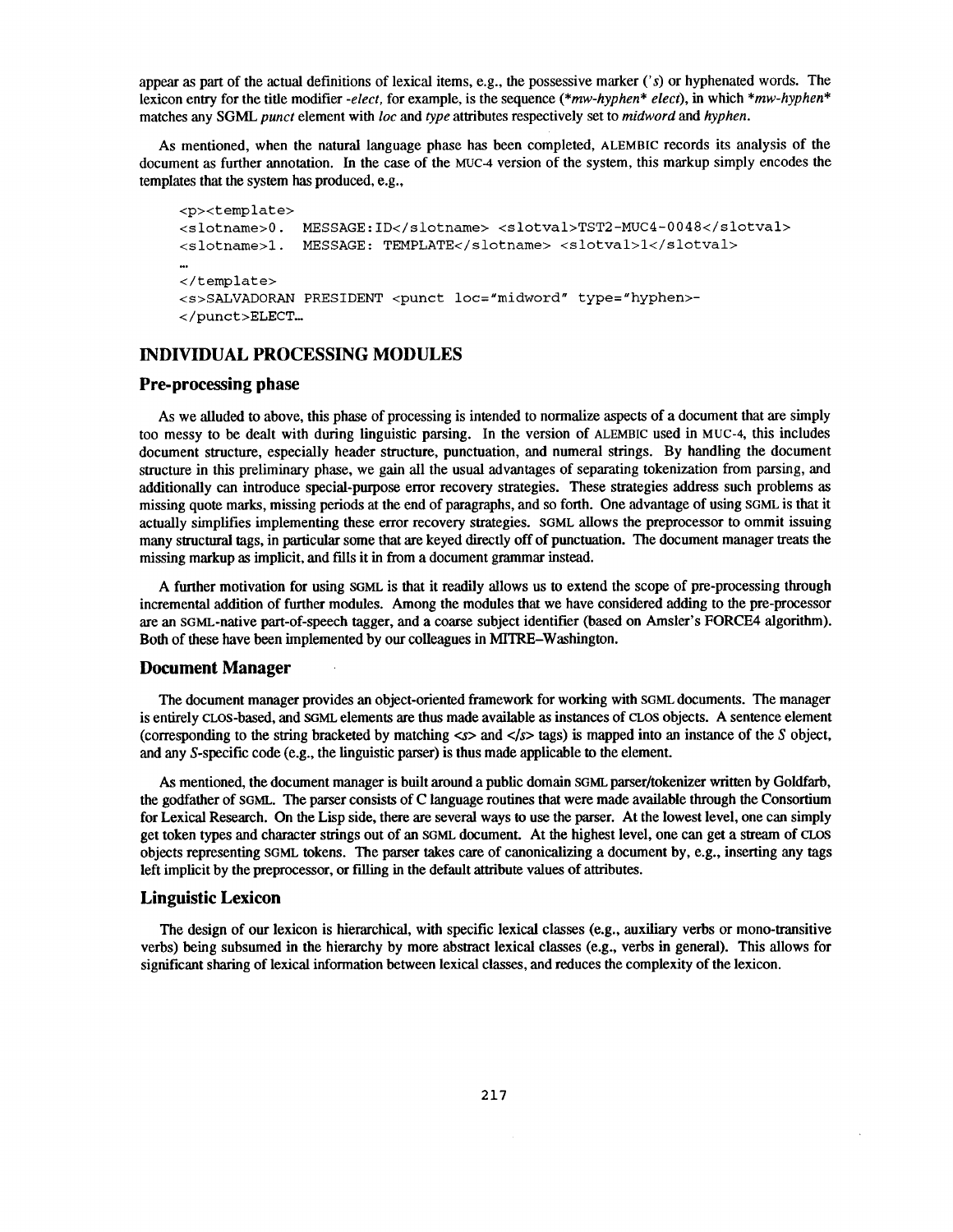Lexicon entries correspond to base stems, which are automatically expanded into the lexical forms that are actually used by the system. Our syntactic framework closely follows Steedman's combinatory categorial grammars (CCG's), and as a result the expansion of a stem occurs along two dimensions.

- Lexical word forms, that is, the surface forms of the stem. For count nouns this is just the singular and plural form of the noun; for main verbs, this includes the usual participial forms, tensed forms , and infinitive, as well as adjectival forms, and various nominalizations .
- Lexical category types, that is, the underlying syntactic categories that are sanctioned by a given word form. In the case of a mono-transitive verb's past tense/participle (e.g., "condemned," the first verb in TST2-MUC4-0048), this includes the active voice  $(e.g., "Cristiani.$  condemned the terrorist killing"), the passive voice, and ancillary forms such as the detransitivized active voice and verbal adjectives.

In our variant of CCG's, lexical categories are treated either as complex vectors of features, or as mathematical functions over such vectors. For example, stripping away all syntactic and semantic features, the syntactic category corresponding to a transitive verb is the function *SWP/NP*, i.e., a function that will produce an *S* given an object NP on its right (the */NP* term) and a subject NP on its left (the  $\forall NP$  term). To accomodate syntactic and semantic features, categories are actually implemented in a standard unification framework (as in [11]). Some features can be themselves category-valued, and so the overall category structure is actually a reentrant graph that can become fairly involved, as attested to by a partial expansion of "condemned" in the active voice :

```
[[res [[res [[syn :S ]
              [sem [[head :CONDEMN
                    [args #( SUBJ-SEM OBJ-SEM ) ]] ]
              [tense :PAST]
              [synform :FINITE]
              [by-pp-obj NIL ]
              [for-to-pp-obj NIL]] ]
       [dir : \lceil[arg [sym :NP][sem SUBJ-SEM]
              [num-pers *any*]]] ]
 [dir : /][arg [[syn :NP]
       [sem OBJ-SEM]]] ]
```
This encoding is based on Pareschi and Steedman's category notation [6], wherein the res, arg, and dir features are used to encode a syntactic function's result, argument, and direction of application . To reduce the complexity of defining tens of thousands of such lexical entries, we associate to each category type (such as the active voice of a transitive verb) a lexical skeleton, that is, a partial lexical entry that is fleshed out during the expansion of a stem . The fleshing out of skeletons does not actually occur until run time, when a word form is actually found in a document. Since category data structures are fairly substantial, this yields tremendous memory savings.

The lexicon was populated in part by adapting knowledge bases provided to us by Richard Tong of ADS .

## Geographical Names, Personal Names, and Unknown Words

For Muc4, we used a number of strategies for handling open classes of proper names. For geographical names, we relied primarily on a listing of such names that had been compiled by **previous MUC** participants, and which was forwarded to us by ADS . As a back up, we also encoded a small grammar of Spanish geographical names—for example, "san" has a reading as a functor that produces geographical names given a personal name on its right.

For personal names, we relied primarily on a cross-cultural database of 15,000 names obtained from various public domain databases. Most of these are first names, with only about 2,000 family names covered by the database. In order to fill inevitable gaps in the database, we allowed unknown words to be given, among others, a definition as a personal proper name. Separately, we provided a grammatical type-shifting rule that turns personal

 $\sim$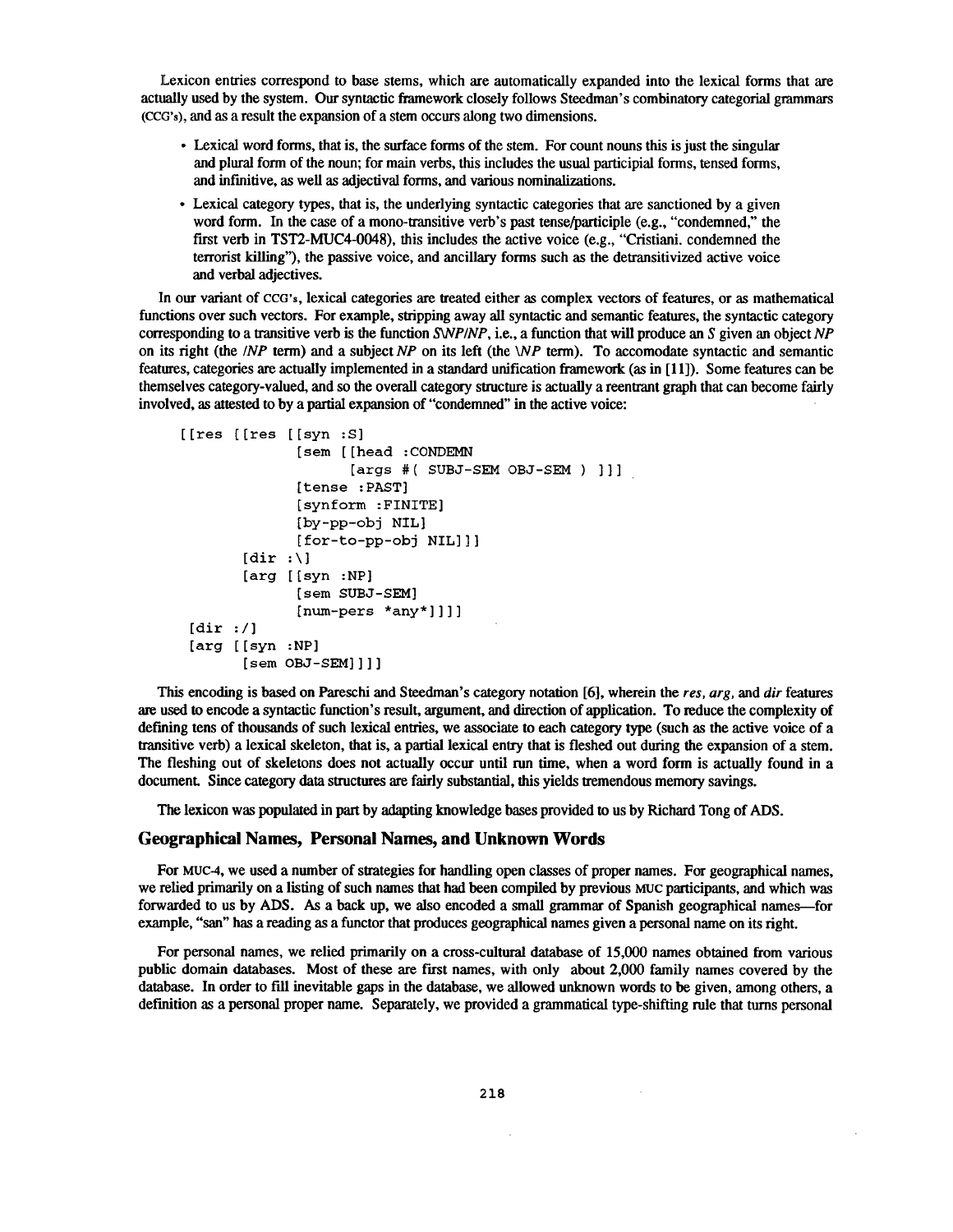names into functors that combine with any personal name on their right. In non-ccG terms, this amounts to a grammar rule of form :

PERS-NAME -> PERS-NAME PERS-NAME

All the names in TST2-MUC4-0048 turned out to be in our database, in part because we had already extended it with a list of VIP names provided by ADS.

#### CCG Parser

We chose to use categorial grammars in ALEMBIC for a number of reasons. First and foremost, we expected our syntactic coverage to be necessarily incomplete, and knew that we would have to rely heavily on bottom-up parsing. In this light, categorial grammars are effectively the uhr-bottom-up linguistic framework, as one cannot meaningfully speak of top-down parsing in this framework. We also wanted a framework that was strongly lexically governed, as in CCG's, in order to reduce the parsing search space. Finally, in anticipation of eventually wanting to provide fairly comprehensive coverage of syntax, we chose one of the recent mildly context sensitive frameworks, in the hope that we could exploit the linguistic strengths of the framework at some future point.

Our current ccG parser is based upon Pareschi and Steedman's algorithm for left-to-right parsing of combinatorial categorial grammars [6]. Their approach is nominally only intended to produce full chart-based parses. Because we anticipated our syntactic coverage to be incomplete, we extended the basic algorithm into a heuristic semi-parser. The semi-parser heuristics are used to provide a spanning segmentation of the input string.

In addition, we extended the CCG framework per se in order to cover optional and displaced arguments, which are typically weaknesses of traditional categorial grammar frameworks. The approach we've taken involves introducing a pair of features for each optional argument, one feature to encode the type of argument that is expected, and the second to encode the disposition of the argument's semantics. For instance, consider the passive voice of a transitive verb—kill is a canonical example. A partial encoding would be as follows:

```
[ [res [ [syn : S]
       [sem [(head :KILL
              [args #( AGENT-SEM OBJ-SEM ) ]] ]
       [by-pp-prep :BY ]
       [by-pp-obj AGENT-SEM ]
 [dir : \][arg [[syn :NP]
       [sem OBJ-SEM]]] ]
```
The *by-pp-prep* feature indicates that the category can be modified by a PP headed by *by;* the *by-pp-obj* feature indicates that the embedded semantics of the PP is then indirectly unified with the semantic agent of the sentence .

At the time we fielded our system for MUC-4, both our syntactic coverage and semi-parsing heuristics were still very preliminary, and our overall parses were thus extremely fragmentary . For example, the first sentence in TST2- MUC4-0048 ended **up** being **bracketed roughly** as follows:

[SALVADORAN PRESIDENT] [-] [ELECT] [[ALFREDO CRISTIANI] CONDEMNE D [THE TERRORIST KILLING OF ATTORNEY]] [GENERAL ROBERTO GARCIA ALVARADO] [AND] [ACCUSED [THE FARABUNDO MARTI NATIONAL LIBERATION FRONT]  $]$   $[$   $]$   $[$   $[$   $]$   $[$   $[$   $]$   $[$   $]$   $[$   $]$   $[$   $]$   $[$   $]$   $[$   $]$   $[$   $]$   $[$   $]$   $[$   $]$   $[$   $]$   $[$   $]$   $[$   $]$   $[$   $]$   $[$   $]$   $[$   $]$   $[$   $]$   $[$   $]$   $[$   $]$   $[$   $]$   $[$   $]$   $[$   $]$   $[$   $]$   $[$   $]$   $[$ 

This particular bracketing illustrates several early shortcomings of our grammar, many of which have been addressed in the months since the MUC-4 evaluation. First, the MUC-4 **version** of **the** title **sub-grammar** was **weak:** title modifiers such as *-elect* or *general* were simply absent from the grammar. Second, prepositional phrase coverage was incomplete: PP's that appeared as optional arguments of categories would parse, but those that should be treated as modifiers failed to do so. In addition, many verbs simply lacked the appropriate subcategorization frame for PP arguments, as in this case with *accused.* Finally, as with many semi-parsers, ALEMBIC currently punts on coordination.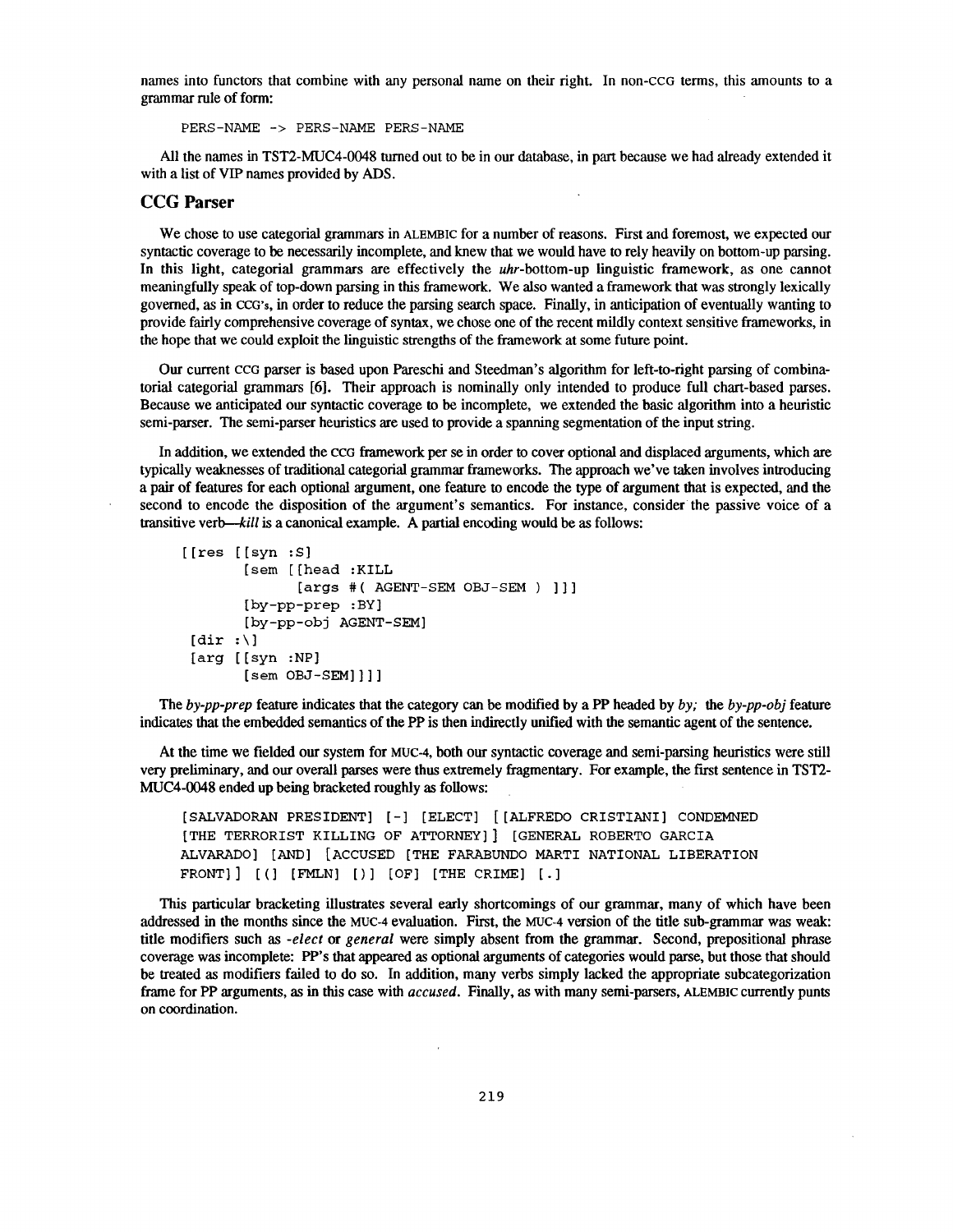## **Semantic Interpretations**

As might be gleaned from the category definitions given above, ALEMBIC produces semantic interpretations concurrently with parsing. The meaning representation language that we use is directly descended from our earlier work on the King Kong interface [2], whose underlying approach is similar to that in the core language engine [1]. Meaning representations are given at the so-called *interpretation level*, where quantifiers are not scoped with respect to each other, but are simply left "in place," i.e., attached to their associated noun phrases . For example, the interpretation of the fragment "the terrorist killing" in message TST2-MUC4-0048 is :

```
[[head :KILL]
 [args #( [[head :TERRORISM-AGENT ]
            [quant NIL] ]
          OBJ-VAR ) ]
 [quant :DEFINITE] ]
```
In addition, the representation maintains an implicitly Davidsonian representation of events and other relations . That is, aside from their underlying arguments, the relations may be modified through a proxy variable, as in the following encoding of a later sentence in the message, "guerillas attacked ... five days ago."

```
[[head :ATTACK ]
 [args
#([[head
:TERRORISM-AGENT]] ... ) ]
 [proxy
PROX179]
 [mods ([[head
:TIME-OF]
         [args
#(PROX179
                  [[head
:DATE]
                   [proxy
PROX180 ]
                   [mods
([head :BEFORE ]
                          [args #(PROX180 *NOW* [[head :DAY]
                                                   [quant 5]])]]]]]]]]]
```
## **Reference Resolution**

The approach we have taken towards reference resolution [3] attempts to integrate several disparate approaches towards the problem. The literature on reference resolution identifies a number of sources of linguistic evidence that can be applied towards resolving anaphoric references, but few attempts have been made at combining these evidence sources in a principled way (for an exception, see [5]). The approach embodied in our system attempts to perform the integration by exploiting a Bayesian belief network .

The network combines a number of evidence sources that bear upon whether an anaphor (either a definite reference or a pronoun) can be resolved to a particular candidate referent. Because of the fragmentary nature of our parses, the reference resolution network only considered non-grammatical features of the anaphor and candidate . In particular, these included:

- Agreement on number, person, and gender
- Compatibility vis-à-vis the semantic hierarchies
- Recency
- Reflexivity
- Phrase type (pronominal, definite, or otherwise )

We experimented with a number of such networks prior to the MUC-4 evaluation run, including hand-built networks and networks derived by machine learning algorithms. We ended up selecting a simple flat network in which all evidence sources were directly allowed to bear upon the root node (which stood for coreference of the anaphor and candidate).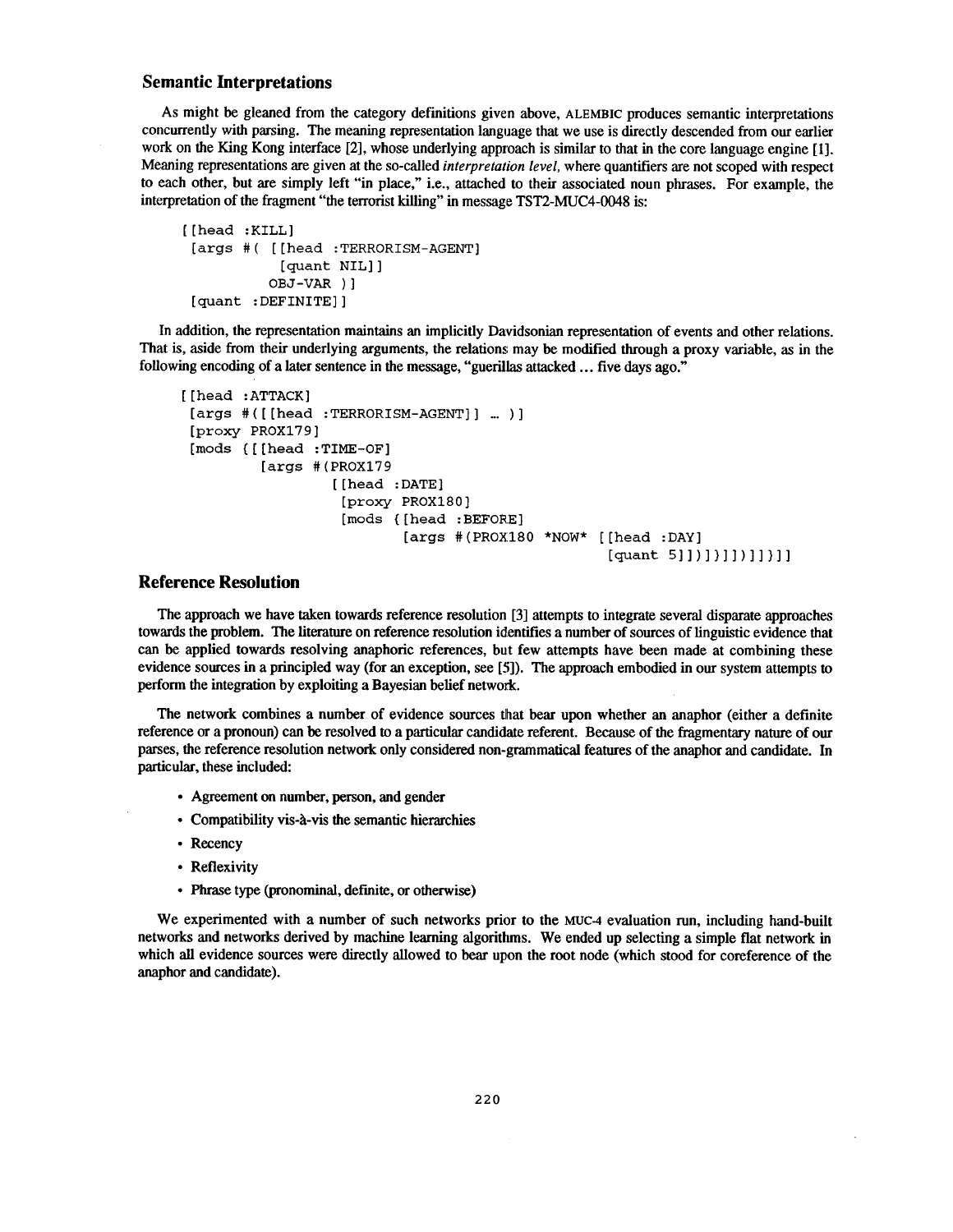To apply the network, our system first collects a set of *mentions* from the parsed document: these amount roughly to noun phrases and to event verbs with any arguments that might have been attached by the parser. Anaphoric mentions are then compared to mentions preceding them in the document. The comparison is performed by populating the evidence nodes of the network according to the characteristics of the anaphor and candidate. Mentions that are found to co-refer are grouped together and assigned to a unique discourse entity (called *a peg).*

In the case of our actual run on TST2-MUC4-0048, for example, the bracketing of the first sentence produced by the semi-parser lead to identifying as mentions (among others) Alfredo Cristiani, and the murder event introduced by the nominalization of "kill." The second of these phrases was then taken as potentially anaphoric and compared to earlier mentions in the sentence, including that for Cristiani. In the case, of Cristiani the mentions were found not to co-refer, reflecting the importance of KR compatibility. Nevertheless, the fragmentary nature of the parses, coupled with the relative lack of grammatical features in the Bayesian network, led to disapointing reference resolution performance overall. As we describe below and elsewhere in these proceedings, this led indirectly to our relatively low precision scores.

## **Extraction of Significant Events and Template Generation**

Once reference resolution has been performed, the system enters a MUC-4-specific processing phase. The first step towards producing templates consists of identifying significant violent events, which is performed by searching the document for event pegs whose semantic heads are subsumed by the KR node for violence. In our actual run on TST2-MUC4-0048, two such pegs were found in the first paragraph : one for "killing" and one for "the crime." The fact that two separate pegs were found for these phrases reflects a failure on the part of our reference resolution mechanism, as these two phrases should properly have been determined to be co-referential .

In the MUC-4 version of ALEMBIC, the actual generation of templates is **keyed** off of the pegs for violent events . Each such peg is taken to indicate a separate act of violence for which a template should be generated . This strategy is very straightforward, but it places a tremendous burden on the system's ability to identify coreferential events . As reference resolution is actually a weak point in the MUC-4 version of the system, this leads us to generate multiple templates for what is really the same event. As a result, we paid a significant toll in our precision scores.

Turning to the slot-filling mechanism for a particular template, once a significant event peg has been identified, ALEMBIC then attempts to locate the participants in the event. Preferentially, the system attempts to use the syntactic arguments of the event phrase, if the parser succeeded in identifying them . In those cases where the parser failed to provide arguments to a verb or a nominalized event, the system assumes that the parse must have been fragmented, and attempts to locate potential arguments elsewhere in the sentence . This search is clearly heuristic and application-specific. In the case of the actual perpetrator of the event, the system attempts to fmd phrases with the appropriate agentive heads—this includes military organizations, terrorist organizations, and known terrorists. A similar process is performed to identify entities that might bear on other template slots. For example, targets and instruments are identified by searching for phrases headed by KR relations denoting damage, injury, or weapons .

The heuristic nature of this process yields mixed results. At times it reunites arguments that had been separated from their verbs due to fragmentary parsing, and at times it simply results in unprincipled filling of slots (with results that can be incorrect, and even humorous.)

The final step taken by the system towards analyzing a message is also the most uninteresting . Once the message has been fully analyzed, it is simply dumped back out to a file, along with any relevant markup of meaning analysis. In the case of the MUC-4 task, this amounts to associating SGML template tags to relevant paragraphs of text, or more simply, to ignoring the production of an SGML **output** file, and just printing the templates on their own .

# **CONCLUDING THOUGHTS**

As we mentioned at the beginning of this note, ALEMBIC is still in a very early stage of development. Although we are satisfied with the system's (fairly humble) performance given its relative **youth,** we are also painfully aware of the compromises performed in fielding a message processing system on such a tight development schedule . Many of the shortcuts we took are unsatisfyingly heuristic. In addition, many interesting ideas that seemed promising in paper studies were never included in the fielded system. It was our original intent, for example, to use

 $\bar{\mathcal{A}}$